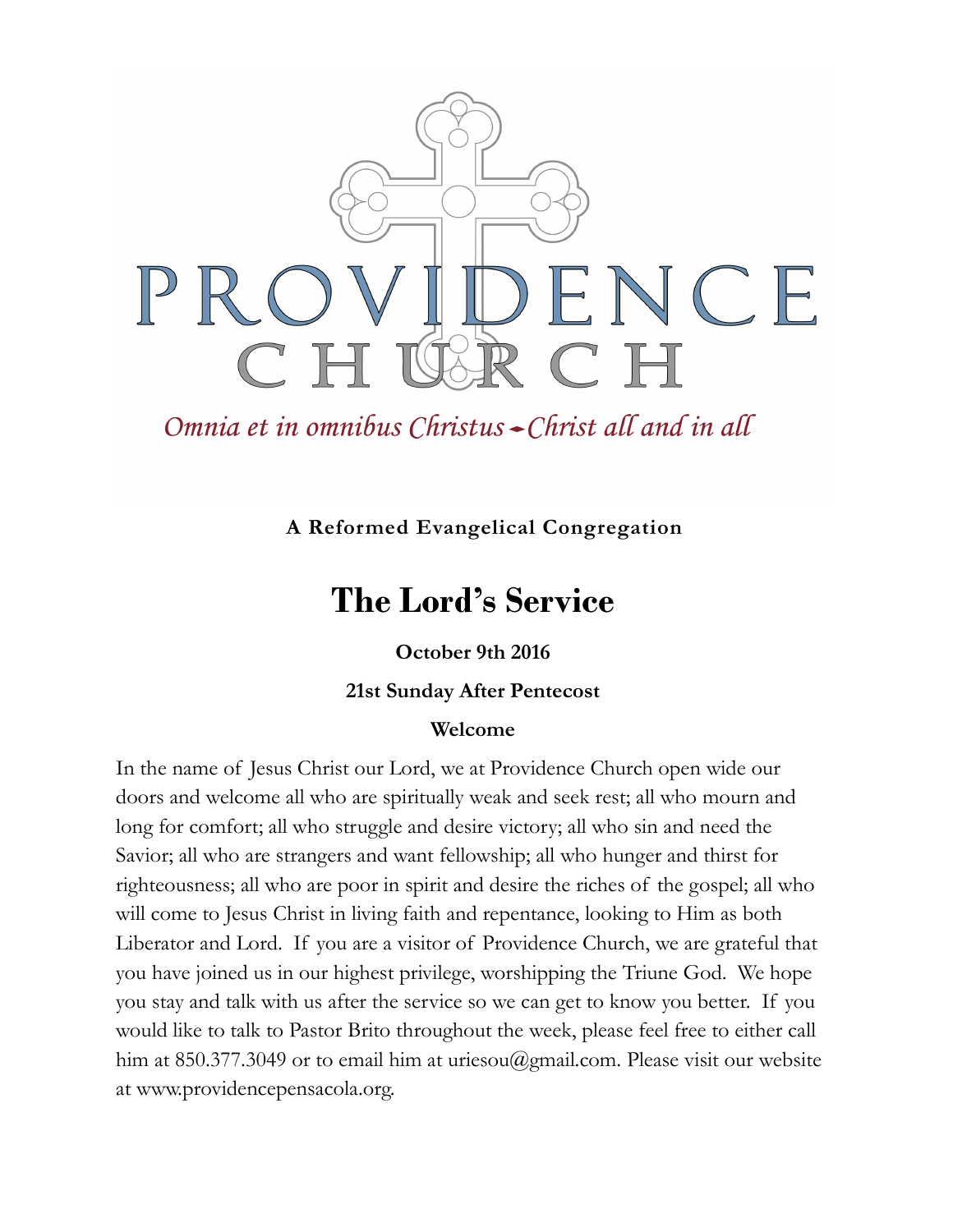# **God is Renewing His Covenant With His People God Calls Us And Cleanses Us**

| Exhortation:                                                                                                                                                                                                                     | Mountains Were Covered (Gen. 7) |
|----------------------------------------------------------------------------------------------------------------------------------------------------------------------------------------------------------------------------------|---------------------------------|
| Prelude:                                                                                                                                                                                                                         | Miss Lydia Harris               |
| Call to Worship (Please Stand)                                                                                                                                                                                                   |                                 |
| Pastor: Let us worship God, in the name of the Father, and of the Son, and of the Holy Spirit. Matthew 18:20; 28:19<br>People: Amen                                                                                              |                                 |
| Salutation: The Lord be with you!                                                                                                                                                                                                | $R$ uth 2:4                     |
| People: And also with you!                                                                                                                                                                                                       |                                 |
| I rejoiced when they said to me, "Let us go into the house of the Lord!"                                                                                                                                                         | Psalm 122:1-2                   |
| Our feet are standing within your gates, O Jerusalem!                                                                                                                                                                            |                                 |
| Our help is in the Name of the Lord.                                                                                                                                                                                             | Psalm 121:1-2                   |
| Maker of heaven and earth.                                                                                                                                                                                                       |                                 |
| Pastor: Dearly beloved brethren if we say we have no sin we deceive ourselves and the truth is not in us, but if we confess<br>our sins, He is faithful and just to forgive us our sins and cleanse us from all unrighteousness. |                                 |

*and beseech you, as many as are here present, to accompany me with a pure heart and humble voice unto the throne of heavenly grace.*

*Come, let us worship and bow down. Psalm 95:6*

**People: And kneel before the Lord our Maker.**

*(Let all who are able kneel)*

*Pastor: Most merciful God,*

**All: In whom we live and move and have our being, our heavenly Father, your face is hidden from us because of our sins. Cleanse us, we pray, from all our offenses, and deliver us from proud thoughts and vain desires. Grant that we may, in lowliness and meekness, draw near to you. Confessing our faults and confiding in your grace, we look for your grace and mercy through Christ, your Son, our Lord. Amen.**

*(Continue Kneeling for Silent Confession)*

Assurance of Pardon

*(Rise and Hear the Good News of God's Forgiveness)*

*Pastor: The Lord is compassionate and gracious, slow to anger and abounding in loving kindness. He has not dealt with us according to our sins nor rewarded us according to our iniquities. On this day know surely Your sins are forgiven through Jesus Christ our Lord. Acts 13:38*

**All: Thanks be to God. Our sins are forgiven in Jesus' name. Amen!**

**Hymns of Faith (Please Stand)** 

**Come, Thou Almighty King, pg. 345**

**People: Amen.**

**Psalm 113, Halleluiah! Extol the LORD! (Insert)**

**People: Amen.**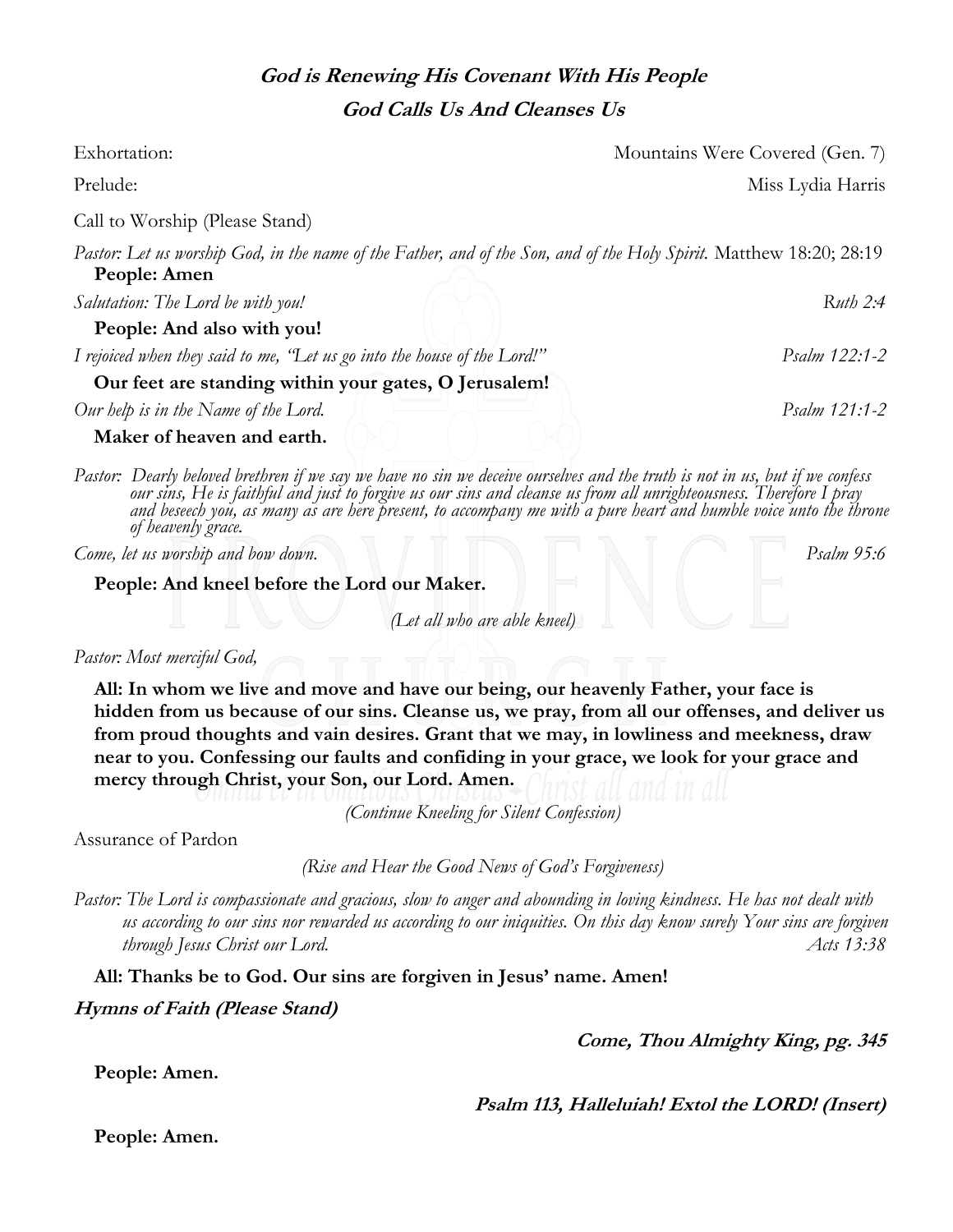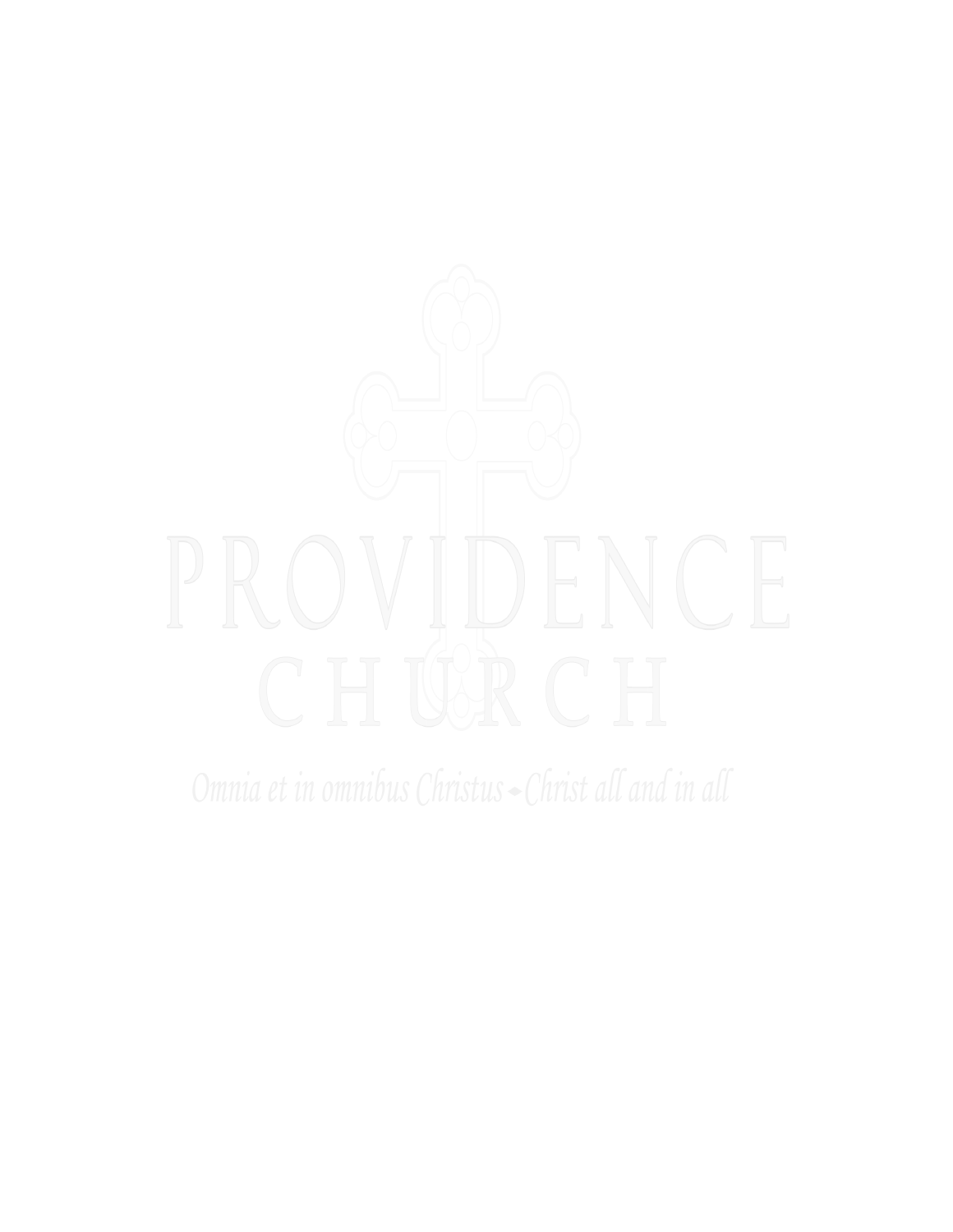### **God Consecrates and Raises Up to Heaven**

*Pastor: Lift up your hearts!*

### **People: We lift them up to the Lord!**

*\*Responsive Psalm* Psalm 18:1-6

*Pastor: By the servant of Yahweh. By David, who spoke to Yahweh the words of this song On the day Yahweh snatched him away from the palm of all his enemies And from the hand of Saul. And he said:* 

*I love You, Yahweh, my Strength.*

## **People: Yahweh is my Cliff and my Fortress and my Deliverer;** *My Mighty One, my Rock, in whom I will trust;* **My Shield and the Horn of my salvation, my praiseworthy Stronghold.** *I call, "Yahweh!"* **And from my enemies I am saved.**  *Entangling me were Cords of Death,* **And Floods of Belial terrified me.**  *Cords of Sheol surrounded me;* **Confronting me were Snares of Death.** *In my distress I called, "Yahweh!"* **And to my God I cried out.**  *He heard my voice from His temple,*  **And my cry came before Him, into His ears.**  *Amen!*

**Yes! Amen!**

## **Confession of the Nicene Creed (please remain standing)**

**We believe** in one God, the Father, the Almighty, maker of heaven and earth, of all that is, seen and unseen.

**We believe** in one Lord, Jesus Christ, the only Son of God, eternally begotten of the Father, God from God, Light from Light, true God from true God, begotten, not made, of one being with the Father. Through him all things were made. For us and for our salvation he came down from heaven; by the power of the Holy Spirit he became incarnate from the Virgin Mary, and was made man. For our sake he was crucified under Pontius Pilate; he suffered death and was buried. On the third day he rose again in accordance with the Scriptures; he ascended into heaven and is seated at the right hand of the Father. He will come again in glory to judge the living and the dead, and his kingdom will have no end.

**We believe** in the Holy Spirit, the Lord, the giver of life, who proceeds from the Father and the Son. With the Father and the Son he is worshiped and glorified. He has spoken through the Prophets.

**We believe** in one holy catholic and apostolic Church.

**We acknowledge** one baptism for the forgiveness of sins.

**We look** for the resurrection of the dead, and the life of the world to come. Amen.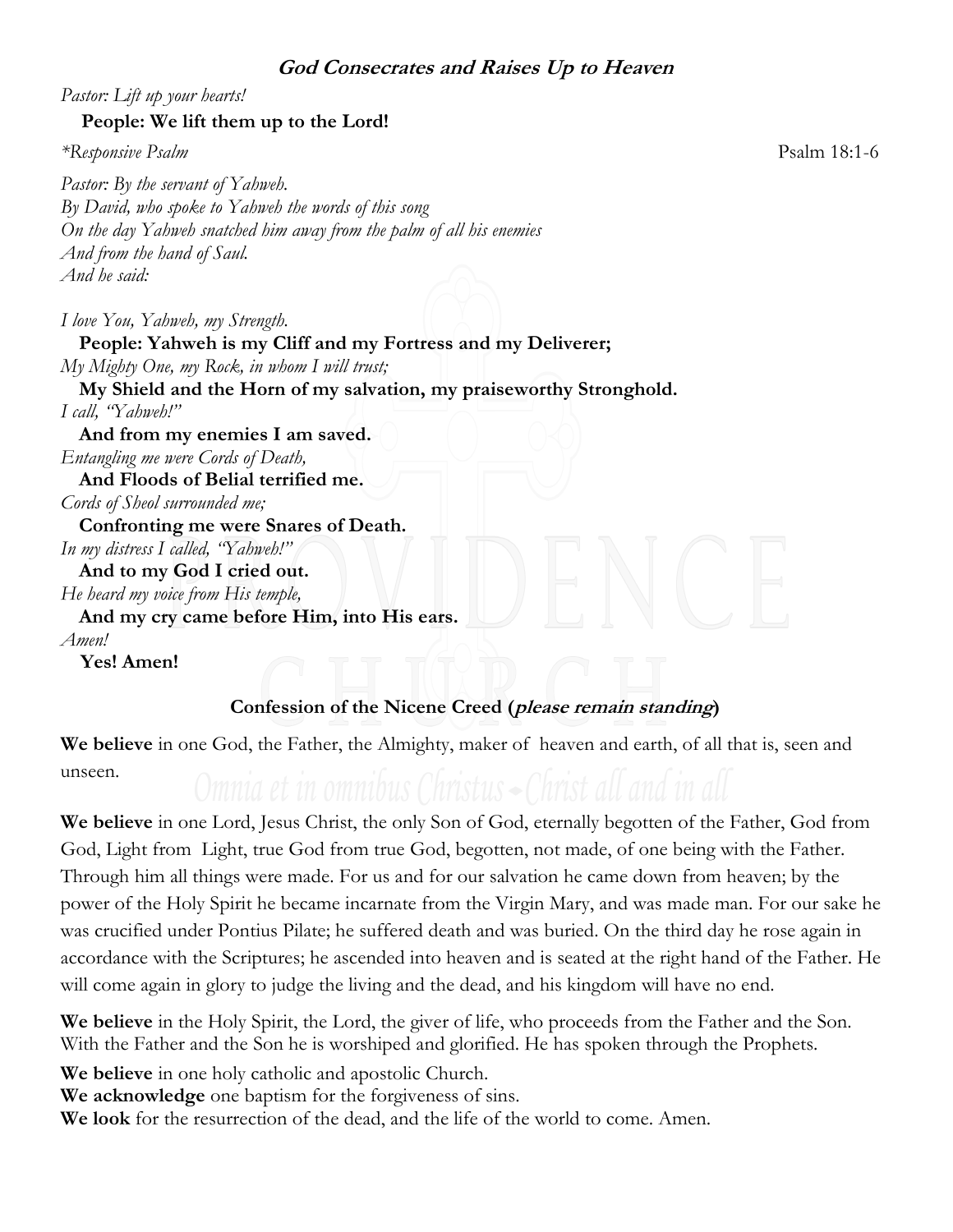#### **Pastoral prayer and Sung Lord's Prayer (see hymnal's back cover)**

Please respond at the end of each section: *Pastor: Father, hear our prayer!* **People: For Your Steadfast Love Endures Forever!**

#### **Reading of God's Word (Please Stand)**

| Old Covenant Reading:                                                  | Exodus 13:1-10 |
|------------------------------------------------------------------------|----------------|
| Pastor: This is the Word of the Lord. People: Thanks be to God.        |                |
| New Covenant Reading:                                                  | Philemon 4-16  |
| Pastor: This is the Word of the Lord. People: Thanks be to God.        |                |
| Gospel Reading in the Midst of the People:                             | John 13:1-11   |
| Pastor: The Gospel of our Lord Jesus Christ. People: Thanks be to God. |                |

**Hymn of Faith: How Sweet the Name of Jesus Sounds, pg. 307** 

#### **People: Amen!**

Sermon: Pastor Uri Brito Title: Philemon: The Application of the Covenant, Part 4 (Outline on Back) Text Philemon 11- 14 Offertory: (Ex. 23:15; 34:20; Dt. 16:16) Pastor: *Let us worship God with our tithes and offerings.* 

#### **Hymn: Jesus, Lover of My Soul, pg. 358**

#### **People: Amen.**

Offertory Prayer

Pastor: *Christians, how do you respond to our Lord?*

 **People: We give only what the Lord has first given to us. We present ourselves as living sacrifices, And we offer the sacrifices of praise and thanksgiving. We cheerfully give these tithes and offerings In obedience to the Lord, for the glory of His Name, The health of the Church, and for the sake of the world. Amen.**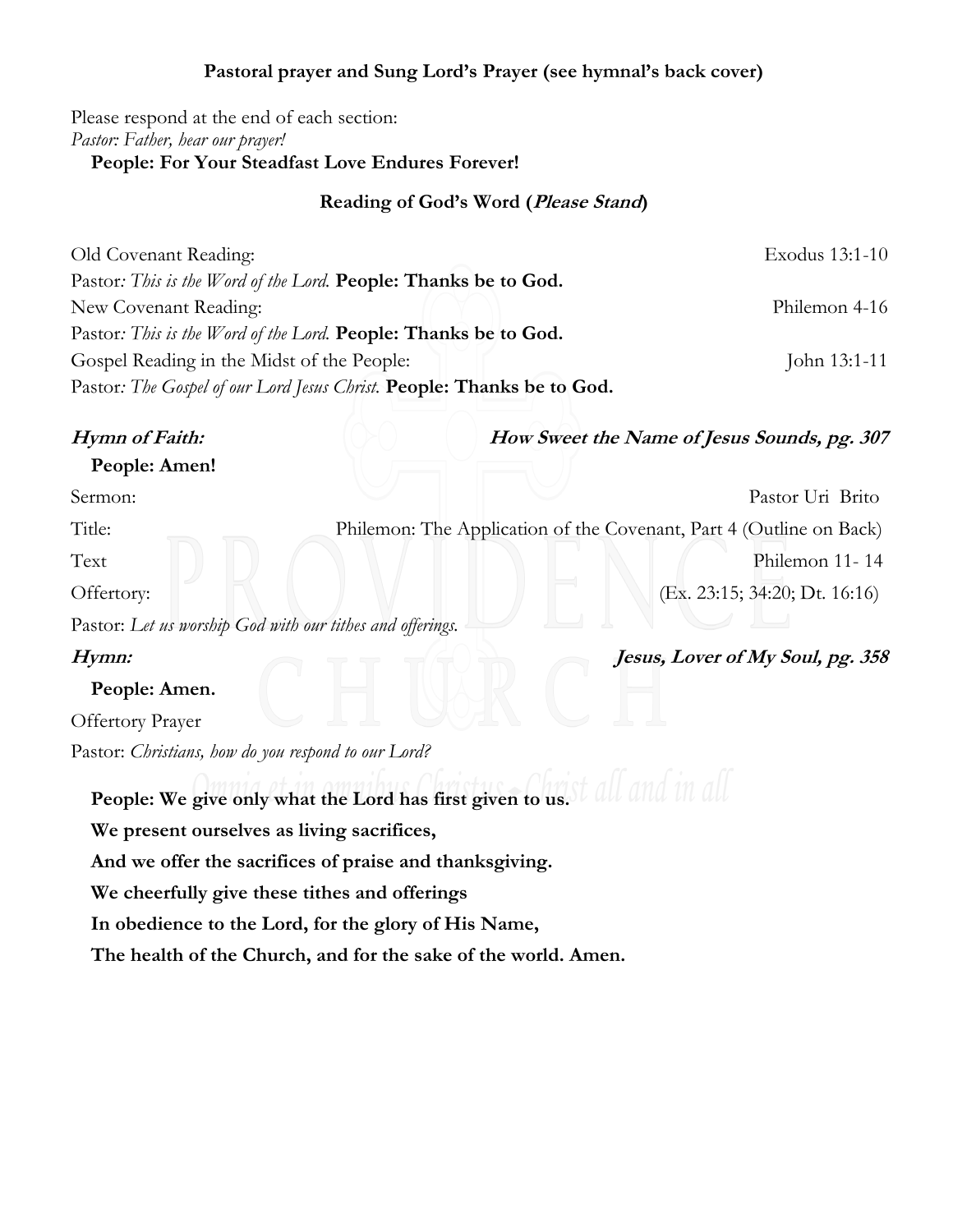## **God Communes With Us**

**The Lord's Supper is observed every Sunday as the climax of covenant renewal worship. We invite to the Lord's Table all those who are baptized disciples of Jesus Christ, under the authority of Christ and his body, the Church. By eating the bread and wine with us as a visitor, you are acknowledging to the Session of this local church that you are in covenant with God as an active member of a congregation in which the Gospel is faithfully confessed. If you have any doubt about your participation, please speak to one of the pastors before or after the service.**

Celebration of Holy Communion **(Please be seated)**

Passing of the Bread ("*The Lord be with you" "The Lord bless you")*

Passing of the Wine (*"The Peace of Christ be with you" "And also with you*")

Congregational Response *Gloria Patri* 

#### **(Please Stand with Hands Raised)**

Glory be to the Father and to the Son and to the Holy Ghost. As it was in the beginning, is now, and ever shall be, world without end, A-men, A-men.

**God Commissions Us**

The Lord's Commission *Matthew 28:18-20* 

Pastor: *Our mouths will speak the praise of the Lord!* 

 **People: Let all flesh bless his holy name forever and ever. AMEN!** *Psalm 145:21*

**Closing Hymn: And Can It Be That I Should Gain, pgs. 286-287** 

 **People: Amen!**

**Benediction**<br>**Threefold Amen** *Omnia et in omnibus Christus – Christ all and in all Numbers 6:24-26* Threefold Amen Pastor*: Go in Peace to Love and to Serve our Risen Christ!* **All: Amen!**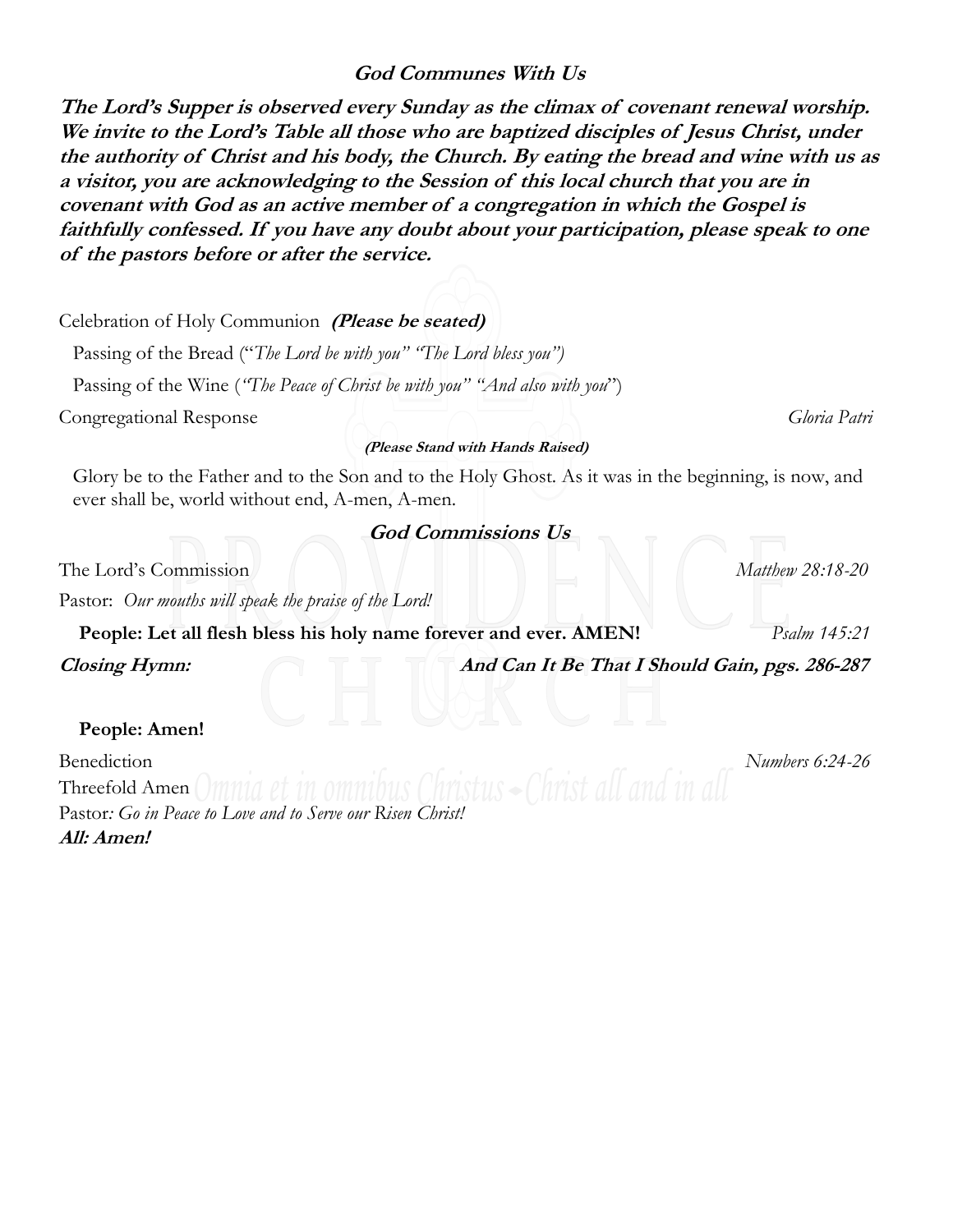# **Announcements:**

**Upcoming Events:**

**Sunday School for the Fall continues today. Pastor Brito will be teaching a class on apologetics using Greg Bahnsen's book** *Always Ready!* **Pastor and Mrs. Stout will be taking those 6 and under for a time of teaching, singing and play.**

**Wine and Psalm Roar - October 29th at the Community Center in Stonebrook, Pace. 5:30pm Family Advance Conference -November 10th - 12th**

**The Fall 40 Days for Life Campaign runs from 28 September - 04 November. Providence is assigned two days to pray in front of the clinic. October 12th and November 6th. More details to follow**